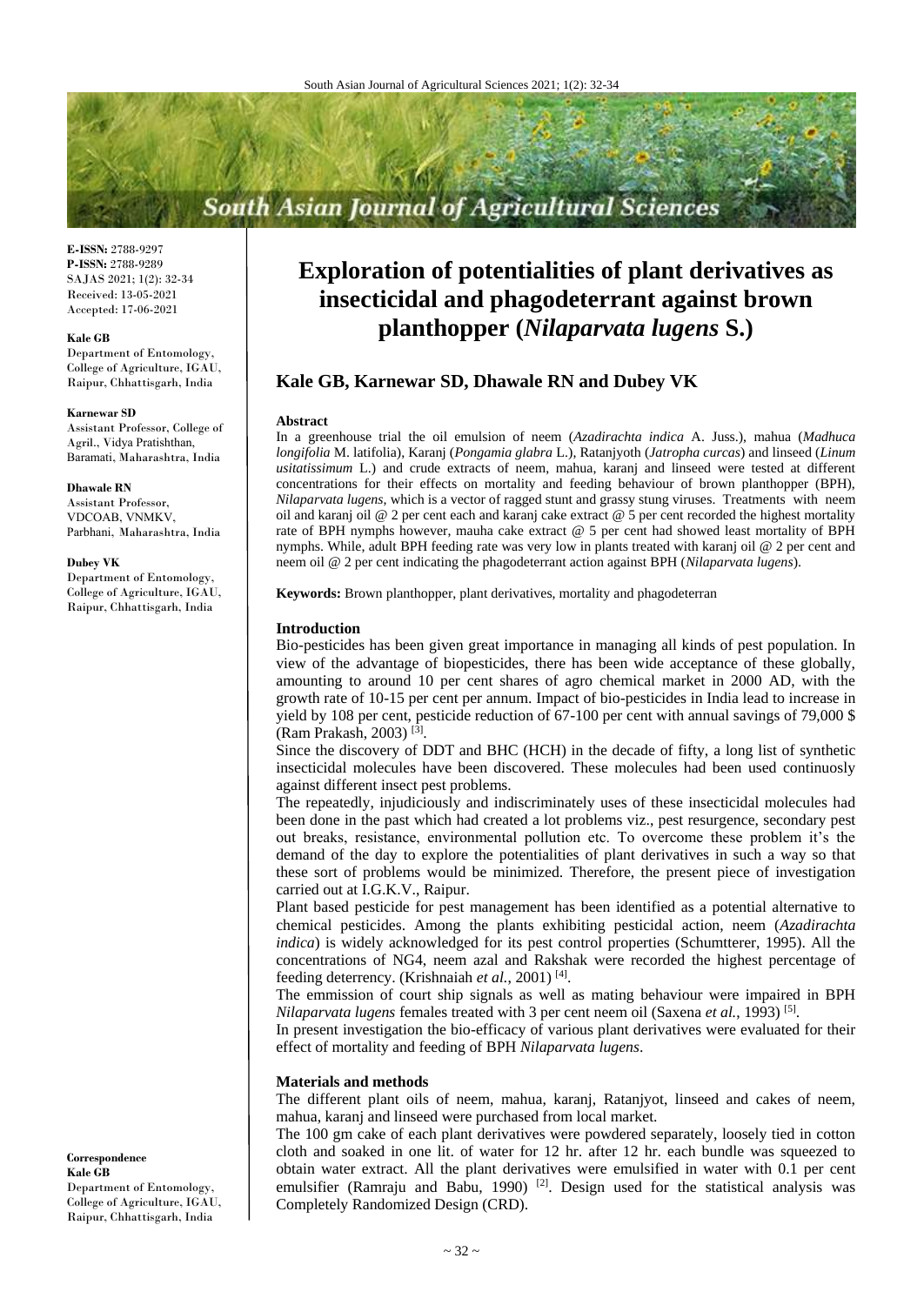### **Mortality rate**

Thirty day old potted plants were sprayed with various plant derivatives at different concentrations (Table 1) and allowed to dried for one hr. Then  $1<sup>st</sup>$  and  $2<sup>nd</sup>$  instar nymphs per plant were released. Plants were kept confined separately by placing inverted long cylindrical plastic tubes.

Mortality rate was assessed at the interval of 24 hrs, 3 days and 7 days, respectively, after insect release.

## **Feeding test**

The feeding rate of adult BPH on plants sprayed with plant derivatives was assessed through honey dew test as suggested by Pathak and Heinrichis (1982)<sup>[6]</sup>. Honey dew appeared on filter paper in 24 hours after feeding were measured in mm<sup>2</sup> unit with the help of graph tracing. While, probe mark test was carried out on plants, which was used for feeding test. Plants were taken for staining in test tube containing 1.0 per cent erythrosine dye aqueous solution and kept for 30 min. then probing marks counted visually.

## **Results and discussion**

All the plant derivatives tested were effective in insecticdal and antifeeding action as compared to check.

After 24 hrs, 3 days and 7 days of treatment Karanj oil @ 2 per cent was most lethal with 87.50 per cent mortality followed by neem oil @ 2 per cent (72.50%) and Karanj cake extract @ 5 per cent (70%) Table-1. While, least insecticidal action was observed in treatment mahua cake extract @ 5 per cent with 35 per cent mortality (Table-1).

Plant derivatives as an insecticide, it is essential that it should have some toxic substances or active ingredients which would bring from the insect activity, as Karanj and neem known to have its insecticidal property. These are in agreement with report of Mordue and Blackwell (1993)<sup>[7]</sup>

who found the mortality of BPH might be due to inhibition of feeding behaviour by Azadirachtin, resulting from blockage of input receptors for phagostimulants by stimulation of deterrant receptor cell or both. Similarly, Jena and Dani (1994)<sup>[8]</sup> tested five neem products for persistant toxicity, the results obtained on persistant toxicity showed that green mark, neem oil, margocide-CK and margocide-OK could kill insect upto 8.0, 76.7, 73.3 and 56.7 per cent, respectively, within 24 hours of treatment at 1 per cent concentration.

Adult feeding rate of BPH was very low on plants treated with Karanj oil  $@$  2 per cent with 12 mm<sup>2</sup> honey dew excretion and highest 48 probe marks in 24 hrs duration by five BPH females. While, least phagodeterrant action was observed in linseed cake extract treatment with least probe marks 16.75 and highest area of honey dew excretion 184.25 mm<sup>2</sup> (Table-2). The experimental findings are in agreement with report of Ramraju and Babu (1990)  $^{[2]}$  who found that BPH feeding rate was very low in plants treated with neem cake extract  $\omega$  5 per cent (343.33 mm<sup>2</sup>) i.e. 13.5% decrease over control treatments, among oils Karanj oil at 1 per cent indicated reduction in honey dew excretion by BPH over control treatment. Similarly Aldhous (1992)<sup>[2]</sup> observed that feeding of insects on neem oil treated plants was reduced because in Azadirachtin molecules hydroxyfuran fragment is present which causes antifeedent action. Karanj contains Karanjin and bitter sponins due to which they might have indicated feeding deterrant against BPH. Less food intake by BPH was noted on neem seed oil treated plants as reported by Anonymous  $(1981)$ <sup>[10]</sup>.

Among different plant derivatives tested against, *Nilaparvata lugens* in laboratory condition, Karanj oil @ 2 per cent was the sole product which showed most lethal and stronger phagodeterrent action against BPH.

| Sr. No.                     | <b>Treatment</b>                 | Mean mortality per cent of BPH nymphs |              |              |
|-----------------------------|----------------------------------|---------------------------------------|--------------|--------------|
|                             |                                  | After 24 hrs                          | After 3 days | After 7 days |
|                             | Neem oil $@2\%$                  | 40(39.23)                             | 60(50.76)    | 72.50(58.37) |
| $\mathcal{D}_{\mathcal{L}}$ | Mahua oil @2%                    | 30(33.20)                             | 42.50(40.68) | 62.50(52.23) |
| 3                           | Karanj oil@2%                    | 47.50(43.56)                          | 70(56.78)    | 87.50(69.29) |
| 4                           | Ratanjyoth oil@2%                | 20(26.56)                             | 27.50(31.62) | 42.50(40.68) |
| 5                           | Linseed oil $@2\%$               | 22.50(28.31)                          | 42.50(40.68) | 55(47.86)    |
| 6                           | Neem cake extract @5%            | 20(26.56)                             | 35(36.27)    | 52.50(46.43) |
| 7                           | Mahua cake extract @5%           | 10(18.43)                             | 25(30)       | 35(36.27)    |
| 8                           | Karanj cake extract @5%          | 47.50(43.56)                          | 65(53.72)    | 70(56.78)    |
| 9                           | Linseed cake extract $@5\%$      | 17.50(24.72)                          | 35(36.27)    | 47.50(43.56) |
| 10                          | Control plot (plain water spray) |                                       |              |              |
|                             | $SEm\pm$                         | 5.20                                  | 2.76         | 3.11         |
|                             | CD(5%)                           | 15.04                                 | 7.97         | 9            |

**Table 1:** Relative bio-efficacy of different plant derivatives against BPH *Nilaparvata lugens* (Stal.)

\* Mean of four replications; figures in parentheses are Arcsine transformed values.

**Table 2:** Honeydew and probing marks of BPH (*Nilaparvata lugens*) on TN1 treated plants after 24 hrs.

| Sr. No.                       | <b>Treatments</b>                | Honeydew in 24 hrs. $\frac{mm^2}{5f}$ | <b>Average Probing marks per seedling</b> |
|-------------------------------|----------------------------------|---------------------------------------|-------------------------------------------|
|                               | Neem oil $@2\%$                  | 35.50                                 | 42.00                                     |
| $\mathfrak{D}_{\mathfrak{p}}$ | Mahua oil @2%                    | 70.00                                 | 17.50                                     |
| 3                             | Karanj oil@2%                    | 12.00                                 | 48.00                                     |
| 4                             | Ratanjyot oil@2%                 | 42.50                                 | 30.00                                     |
| 5                             | Linseed oil $@2\%$               | 47.50                                 | 25.75                                     |
| 6                             | Neem cake extract $@5\%$         | 118.25                                | 22.50                                     |
| ⇁                             | Mahua cake extract @5%           | 131.25                                | 21.25                                     |
| 8                             | Karanj cake extract @5%          | 111.00                                | 23.75                                     |
| 9                             | Linseed cake extract @5%         | 184.25                                | 16.75                                     |
| 10                            | Control plot (plain water spray) | 322.00                                | 11.75                                     |
|                               | SEm <sub>±</sub>                 | 4.68                                  | 3.61                                      |
|                               | CD(5%)                           | 13.54                                 | 10.44                                     |